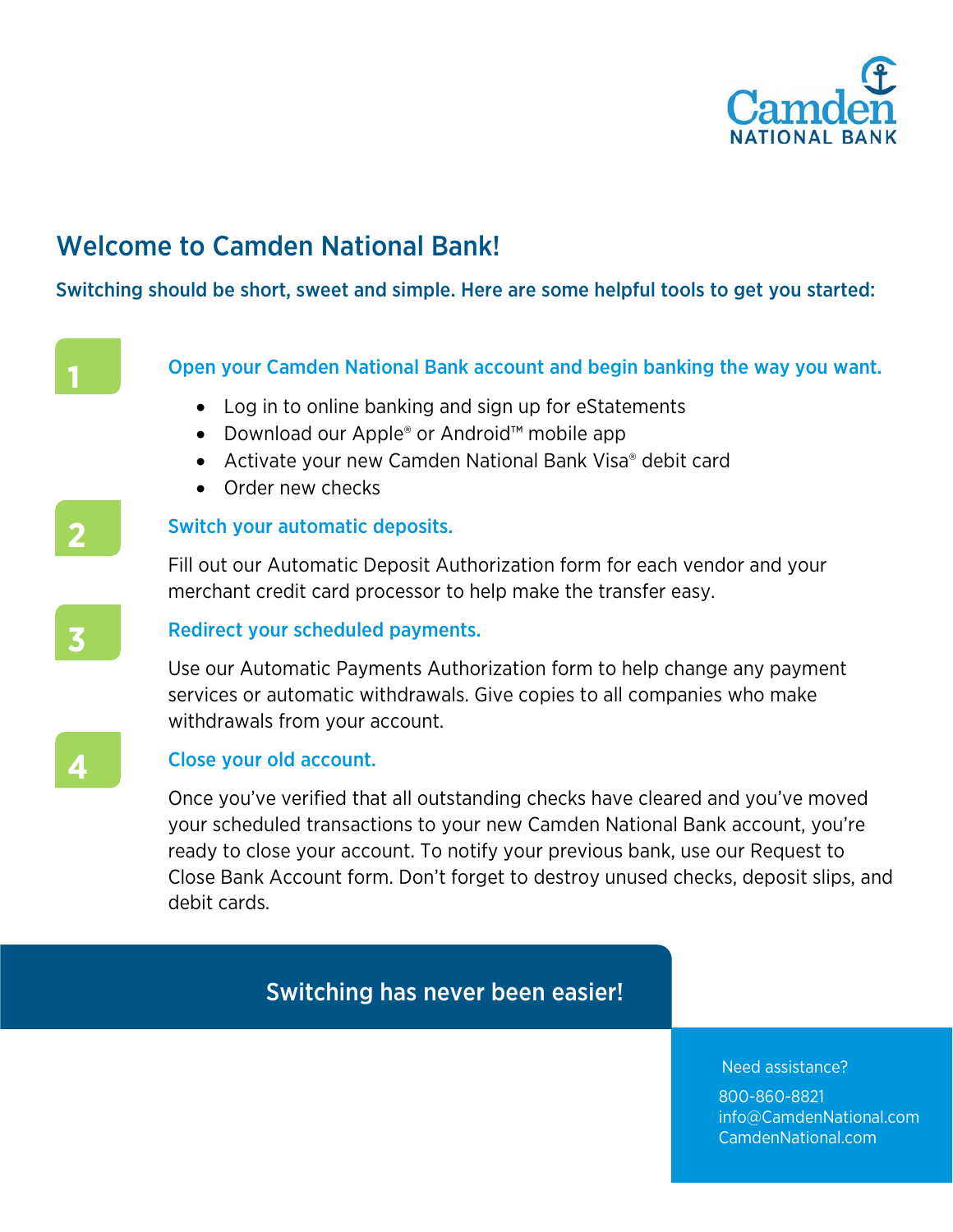

## Automatic Deposit Authorization Form

Complete this form and submit it to any company or organization that is automatically depositing funds to your existing business checking account.

To whom it may concern:

This letter is to authorize you to redirect my scheduled deposit to my new Camden National Bank account.

### I currently have my deposit automatically deposited to:

| <b>Bank Name:</b>                                                                   | <b>Account Number:</b> |
|-------------------------------------------------------------------------------------|------------------------|
| Please transfer this transaction to:                                                |                        |
| <b>Camden National Bank</b><br>2 Elm Street, Camden, ME 04843<br>$(800) 860 - 8821$ |                        |
| <b>Routing Number:</b>                                                              | <b>Account Number:</b> |
| 011201458                                                                           |                        |

I authorize the company listed above to initiate deposits to my Camden National Bank account. This authorization is to remain in effect until I send written notice of change or cancellation.

#### Business Name:

| Signature:               |        | Date:                         |  |
|--------------------------|--------|-------------------------------|--|
| Printed Name and Title:  |        |                               |  |
| <b>Business Address:</b> |        | <b>Business Phone Number:</b> |  |
| City:                    | State: | Zip Code:                     |  |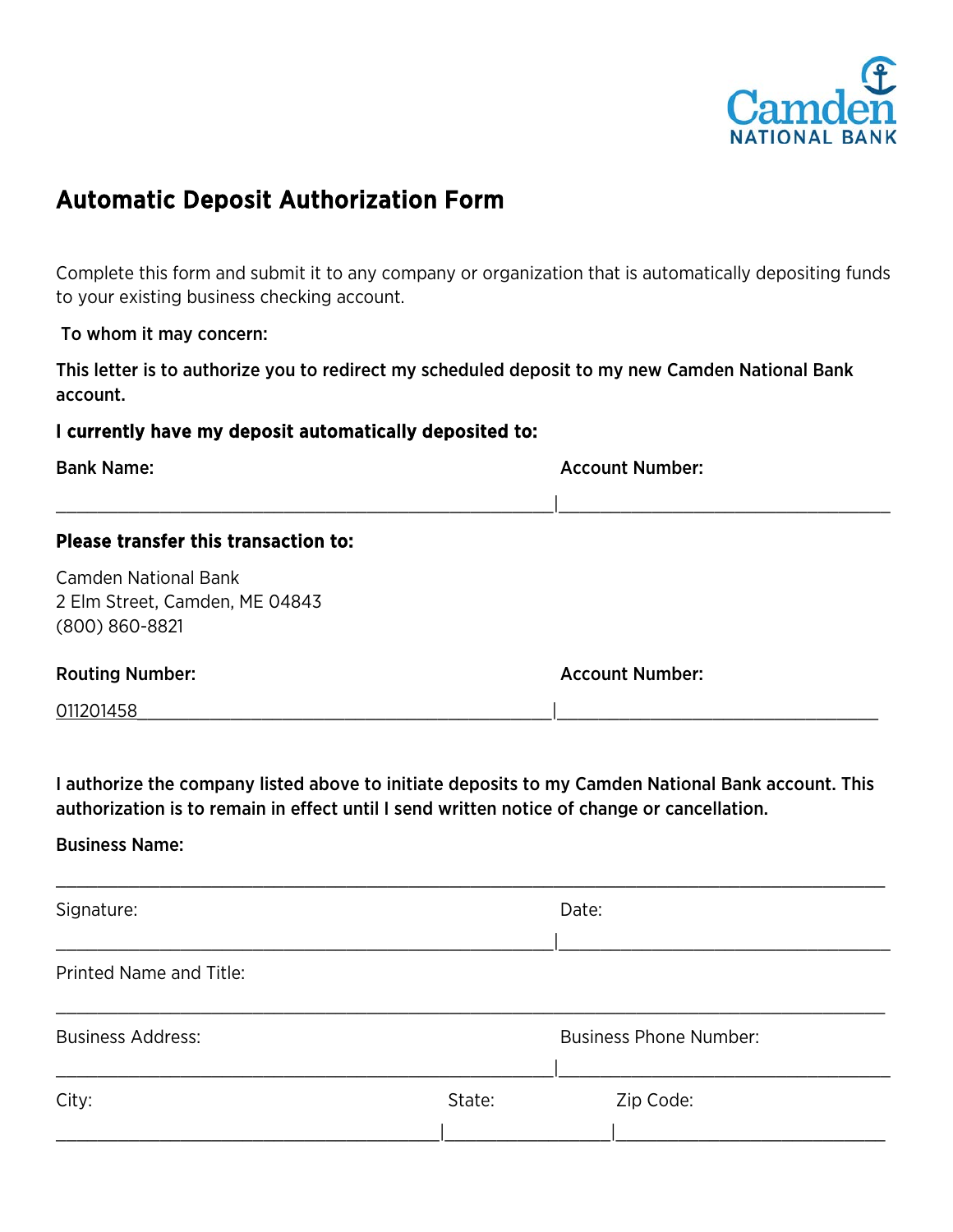

## Automatic Payments Authorization

Complete this form and submit it to any company or organization that is automatically withdrawing payments from your existing business checking account. Remember, this could take up to two weeks to process. Feel free to make copies of this form if you need to.

#### To whom it may concern:

This letter is to authorize you to redirect my scheduled payment to my new Camden National Bank account.

#### I currently have my payment automatically withdrawn from:

| <b>Bank Name:</b>                                                                                                            |        | <b>Account Number:</b>        |
|------------------------------------------------------------------------------------------------------------------------------|--------|-------------------------------|
| Please deduct my automatic payment from:                                                                                     |        |                               |
| <b>Camden National Bank</b><br>2 Elm Street, Camden, ME 04843<br>(800) 860-8821                                              |        |                               |
| <b>Routing Number:</b><br>011201458                                                                                          |        | <b>Account Number:</b>        |
| Please check one:<br>Effective:<br>I authorize you to redirect future automated payment withdrawals to Camden National Bank. |        |                               |
| <b>Business Name:</b>                                                                                                        |        |                               |
| Signature:                                                                                                                   |        | Date:                         |
| <b>Printed Name and Title:</b>                                                                                               |        |                               |
| <b>Business Address:</b>                                                                                                     |        | <b>Business Phone Number:</b> |
| City:                                                                                                                        | State: | Zip Code:                     |
|                                                                                                                              |        |                               |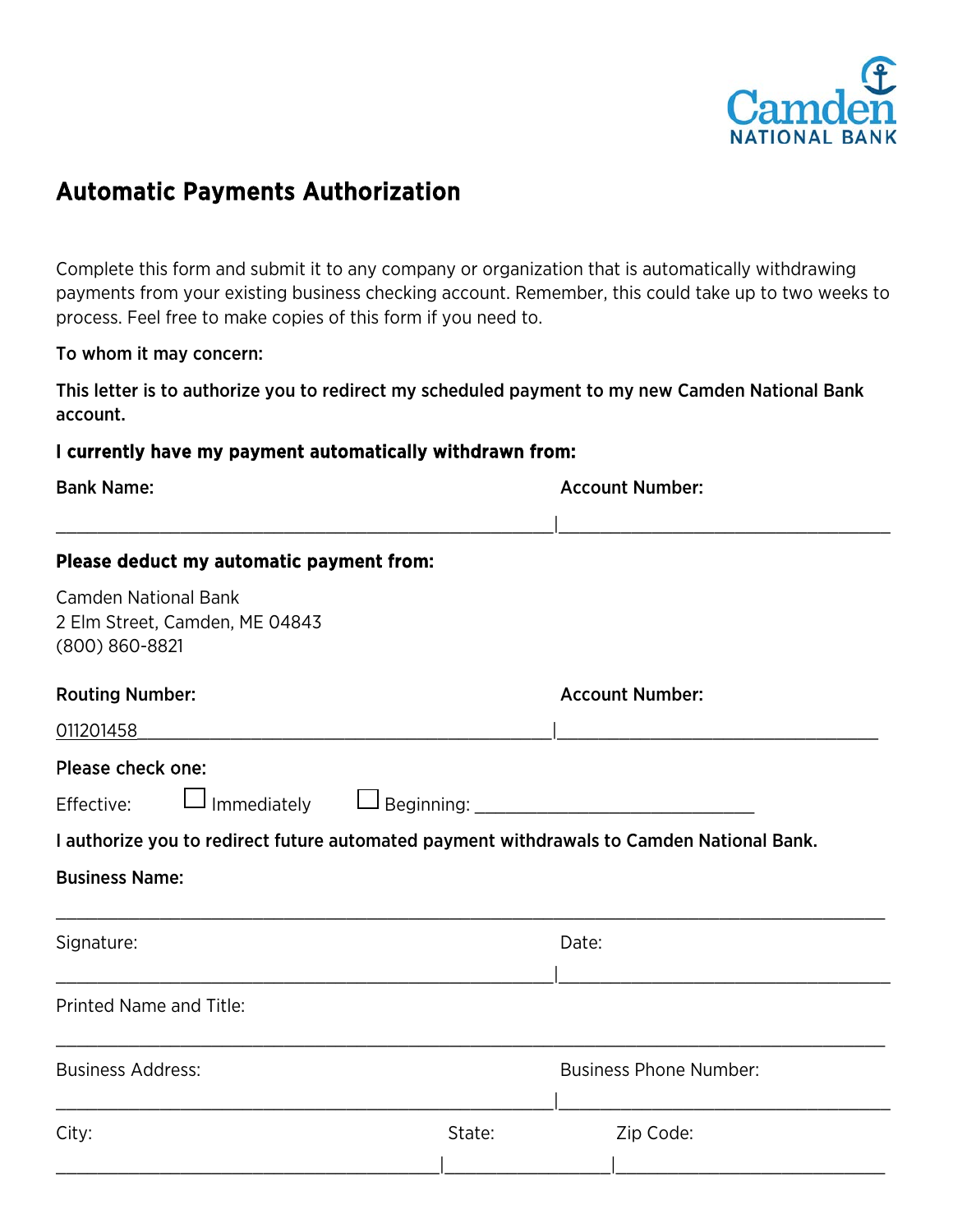

## Transfer Checklist

Use this checklist to help keep track of the information you need to switch to your new Camden National Bank account.

Important information to make switch:

| My new business checking account number: | Routing number:         |                              |
|------------------------------------------|-------------------------|------------------------------|
|                                          |                         | 011201458                    |
| My new business debit card number:       | <b>Expiration Date:</b> | CSC (3-digit security code): |

### Recurring payments to your account (credits):

| Company/Payer | Account<br>number | <b>Next</b><br>scheduled<br>payment | Amount | Date Payer<br>was notified | Date of first payment to<br>your new Camden<br><b>National Bank account</b> |
|---------------|-------------------|-------------------------------------|--------|----------------------------|-----------------------------------------------------------------------------|
|               |                   |                                     |        |                            |                                                                             |
|               |                   |                                     |        |                            |                                                                             |
|               |                   |                                     |        |                            |                                                                             |

### Recurring payments from your account (debits):

| Company/Payee | Account<br><b>Number</b> | <b>Next</b><br><b>Scheduled</b><br>Withdrawal | Amount | Date Payee<br>was Notified | New payment method<br>established (check,<br>debit, credit, online<br>payment) |
|---------------|--------------------------|-----------------------------------------------|--------|----------------------------|--------------------------------------------------------------------------------|
|               |                          |                                               |        |                            |                                                                                |
|               |                          |                                               |        |                            |                                                                                |
|               |                          |                                               |        |                            |                                                                                |

## Outstanding Checks to Clear:

| <b>Checks Payable to</b> | Amount | Account the Check was Written From | Date Check Cleared |
|--------------------------|--------|------------------------------------|--------------------|
|                          |        |                                    |                    |
|                          |        |                                    |                    |
|                          |        |                                    |                    |

### Old Accounts to Close:

| <b>Bank Name</b> | Routing<br>Number | <b>Account Type</b> | <b>Account Number</b> | <b>Date Account Closed</b> |
|------------------|-------------------|---------------------|-----------------------|----------------------------|
|                  |                   |                     |                       |                            |
|                  |                   |                     |                       |                            |
|                  |                   |                     |                       |                            |